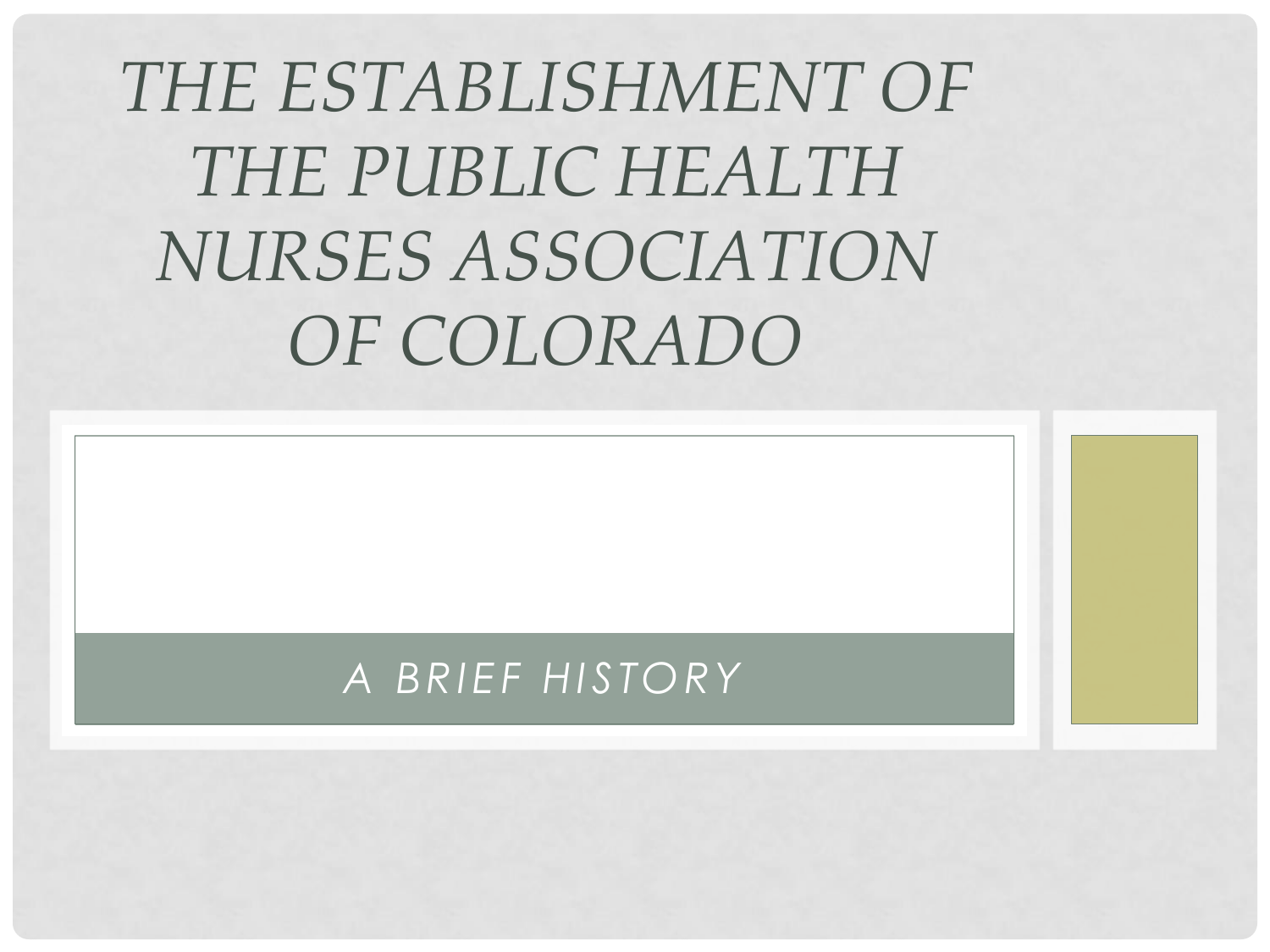*"To have a clearer picture of where you are going, you need a better understanding of where you have been."* 

*Nurse Quote*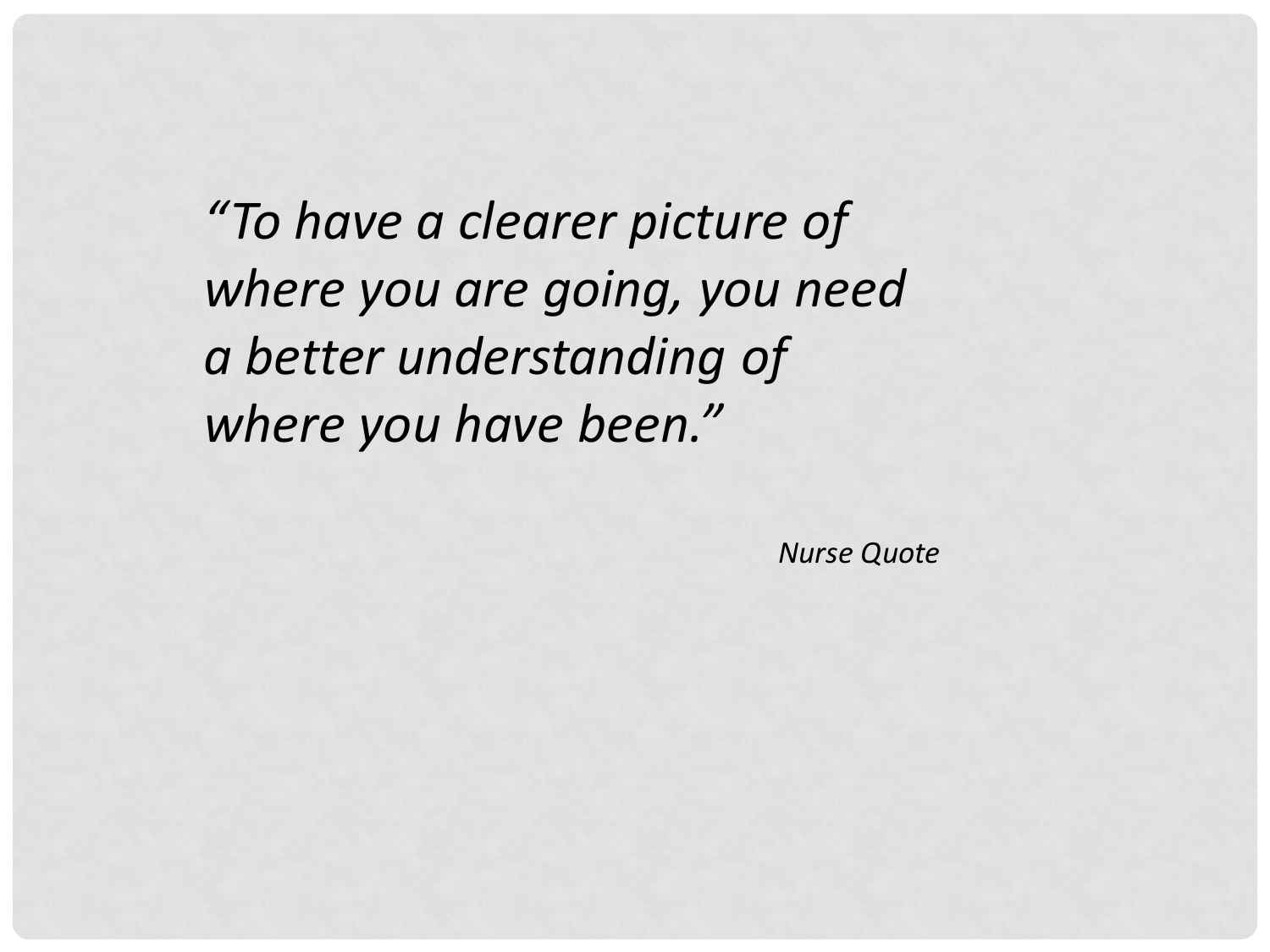# THE EARLY DAYS

- Early 1960's-County nurses invited to CO Dept of Health (DOH) meetings annually for a "County Nurse Meeting"
- 1966-County nurses invited to be on the planning committee for the annual meeting
- 2 DOH and 3 County nurses made up the committee
- $\triangleright$  From the committee, one county nurse was appointed as chairperson to preside over the county nurses' meeting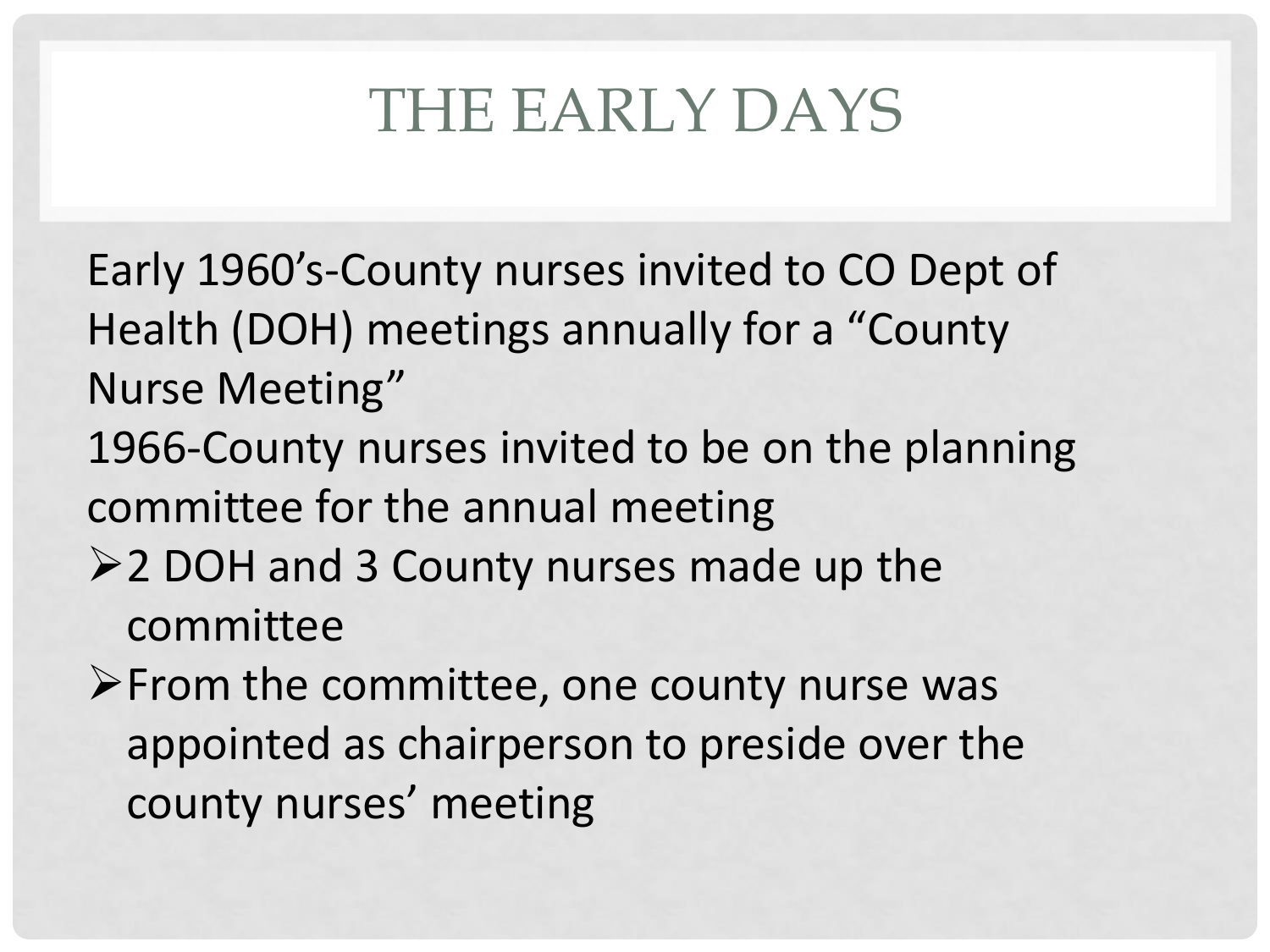## WHEELS SET IN MOTION

1976-County nurses explored the idea of working with Colorado Nurses Association (CNA) 1977-Wheels set in motion to become a CO County Nurses Organization 1977-78-Norma Rogers of Elbert County was elected as the first president of the Colorado County Nurses Association (CCNA)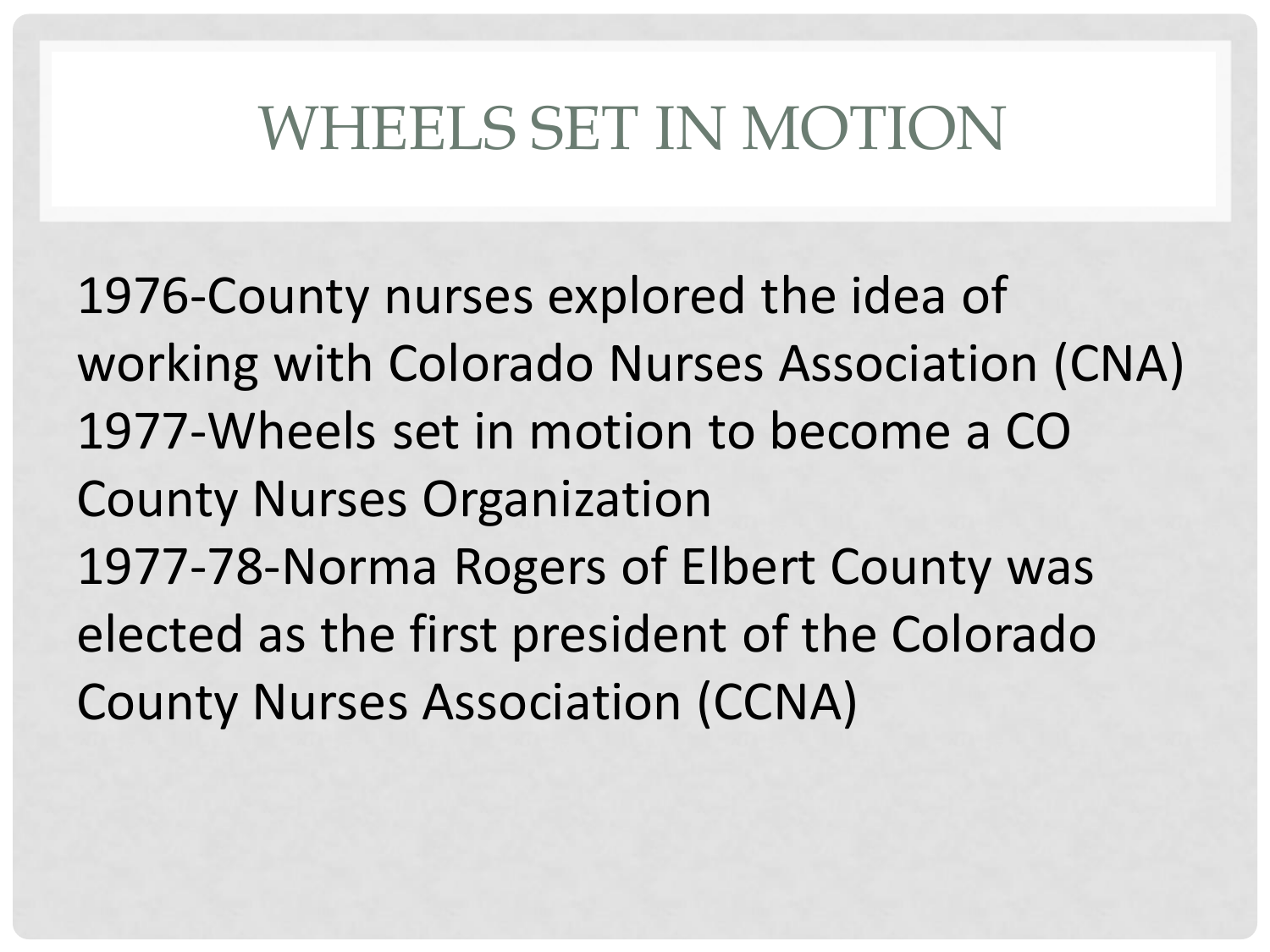# CCNA ACTIVITIES

1978-79-CCNA slide show produced 1978-80-CCNA's newsletters published 1980-81-CBS news program, "Sunday Morning" featured PHNs in Colorado

1981-82-CCNA became actively involved in pending legislation

Mae Swartz left her position in Summit County to assume full-time her other job as Mayor of Fairplay 1982-83-Award established by CCNA to recognize outstanding commitment by a rural PHN CNA and CCNA co-sponsored the first legislative event/ coffee at the State Capitol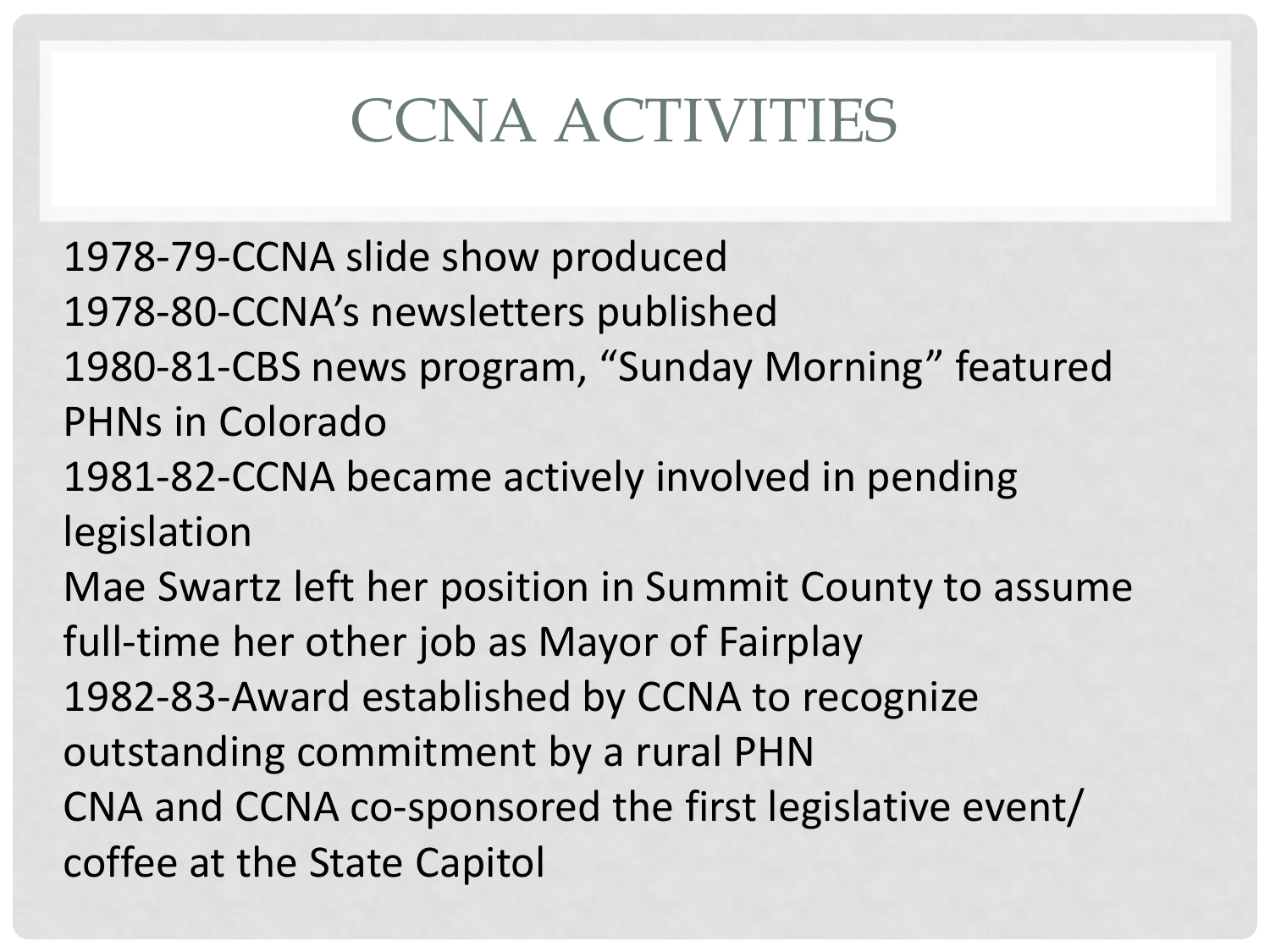## NURSING SERVICES

1983-84-CCNA researched the mandatory need for public health nursing services Rep. Scott McIinnis sponsored the legislation 1984-85-Legislative committee began focusing efforts on mandating Colorado public health nursing services 1986-87-Senate Bill No. 28 was passed by the Legislature to provide public health nursing service in areas not served by county and district/regional health departments 1988—CCNA Legislative committee met with the Joint Budget Committee at the Capitol 1989-CCNA Scholarship established 1990-"Agency of the Year" award established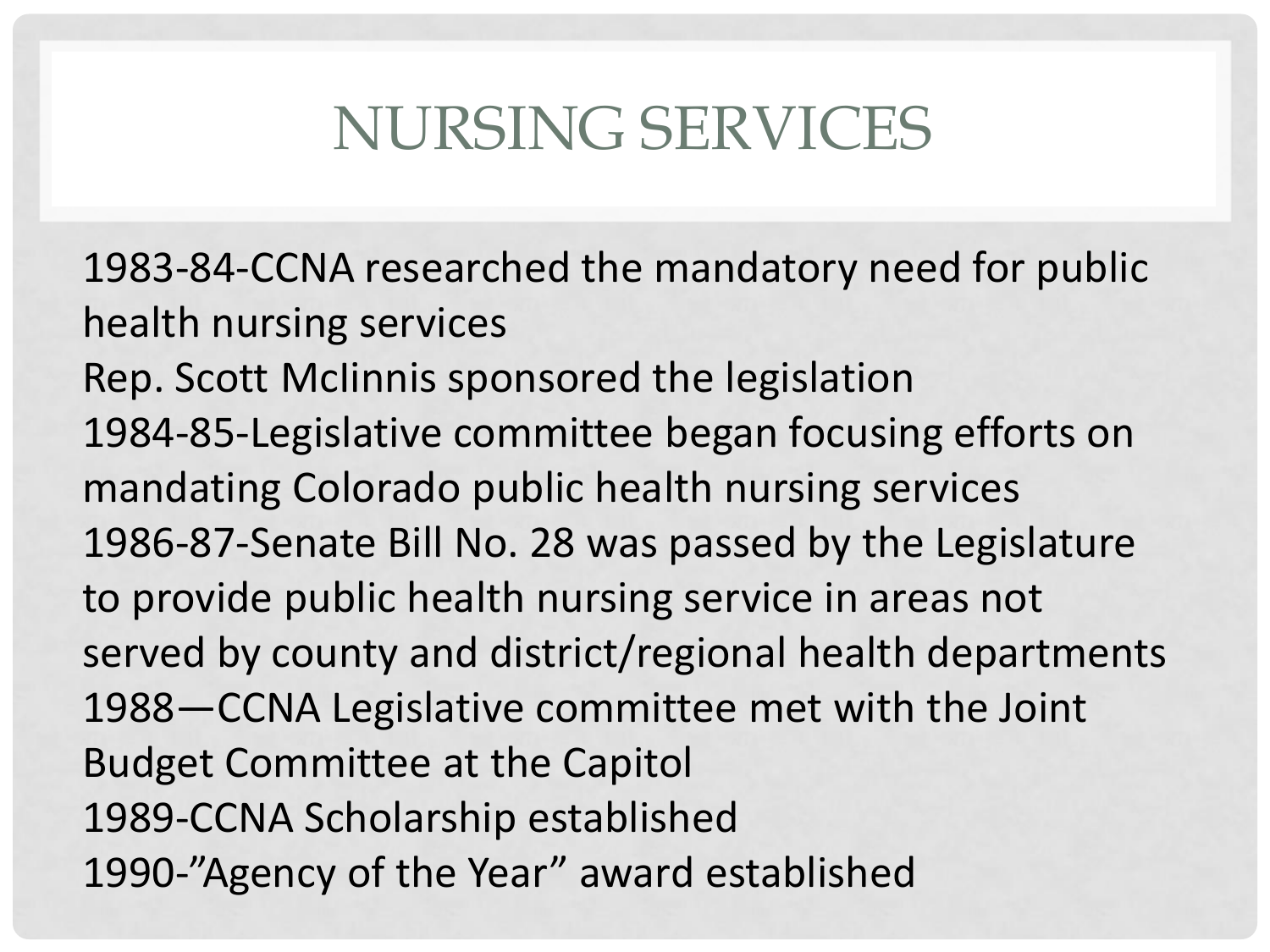#### CCNA, INC.

#### November 25, 1991-

Incorporation as Colorado Counties Nurses Association Principal office located in Craig, CO

The objective of membership in CCNA, Inc. is to give all county nurses in Colorado the opportunity to develop the unity and strength necessary to insure their own well being while simultaneously providing them an additional resource for improving themselves professionally.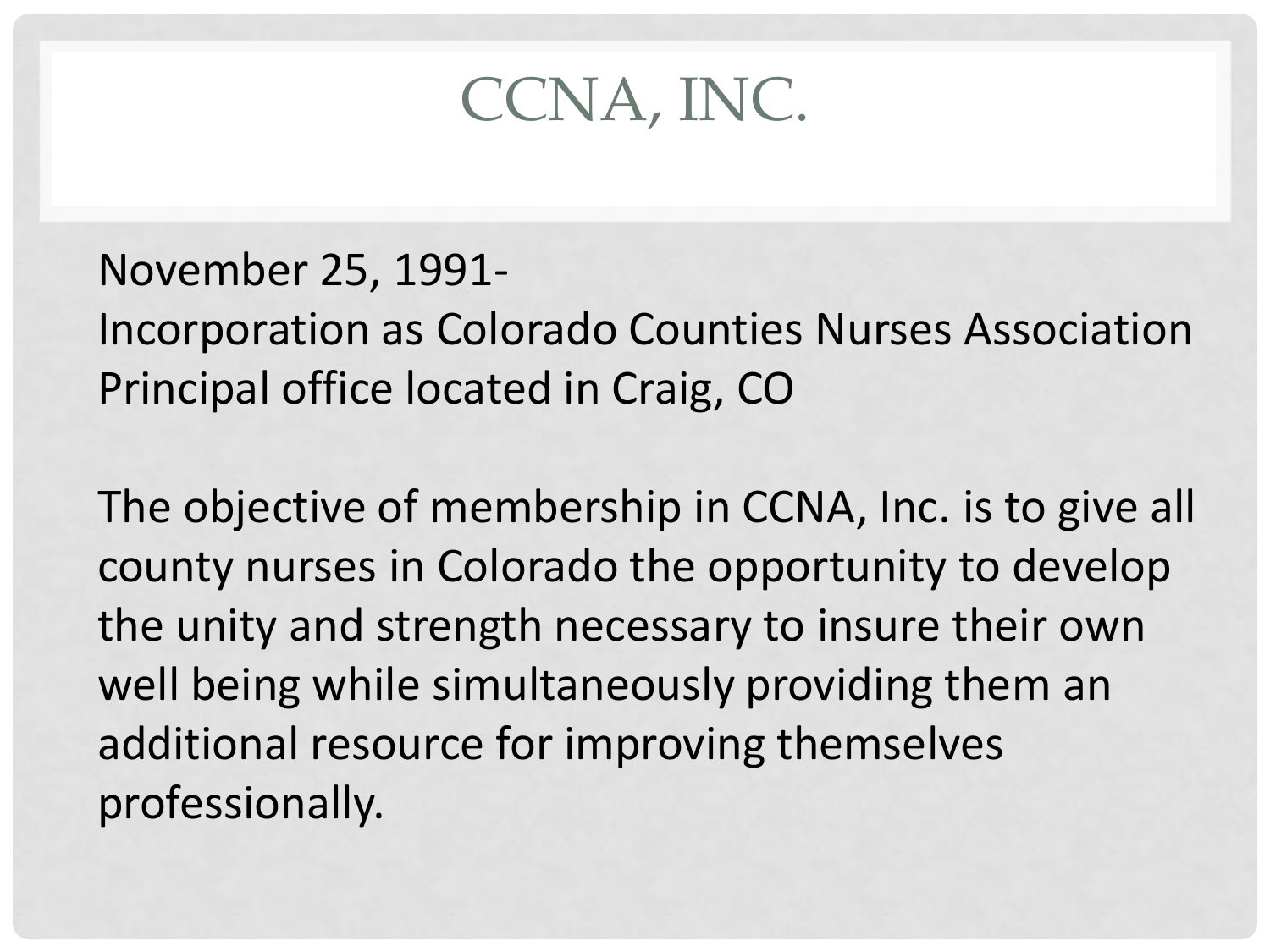# CCNA ACTIVITIES IN 1990'S

1992-CCNA annual meeting held in Creede, CO. Reform and restructuring was happening at the State Health Department Charlie Hebler-Brown was the first contracted lobbyist 1992-93-Kindra Mulch was President of the association Monitoring of legislative concerns ongoing Reviewing role and mission of CCNA 1994-Hinsdale County Nursing Service formed 1995-Changes in CCNA dues structure 1996-CCNA Executive Board met with CDPHE to discuss organizational changes at the State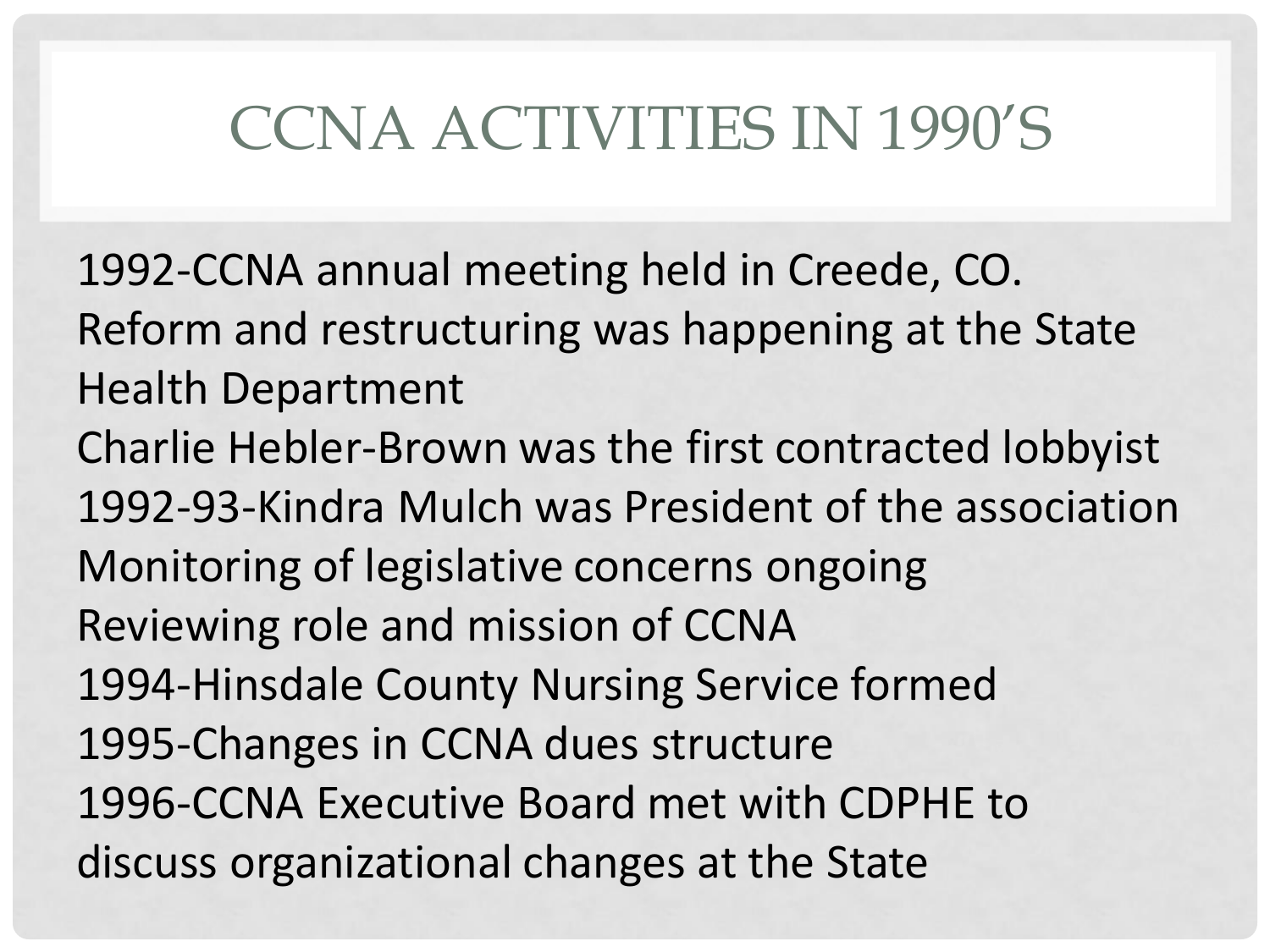#### PHN DISTRIBUTION-1997

PHN's Statewide 600 (63 counties)

County Nursing Services 150

Organized Health Departments CDPHE Higher Education 450

Organizational Membership

**CCNA** 125

CPHA 100-250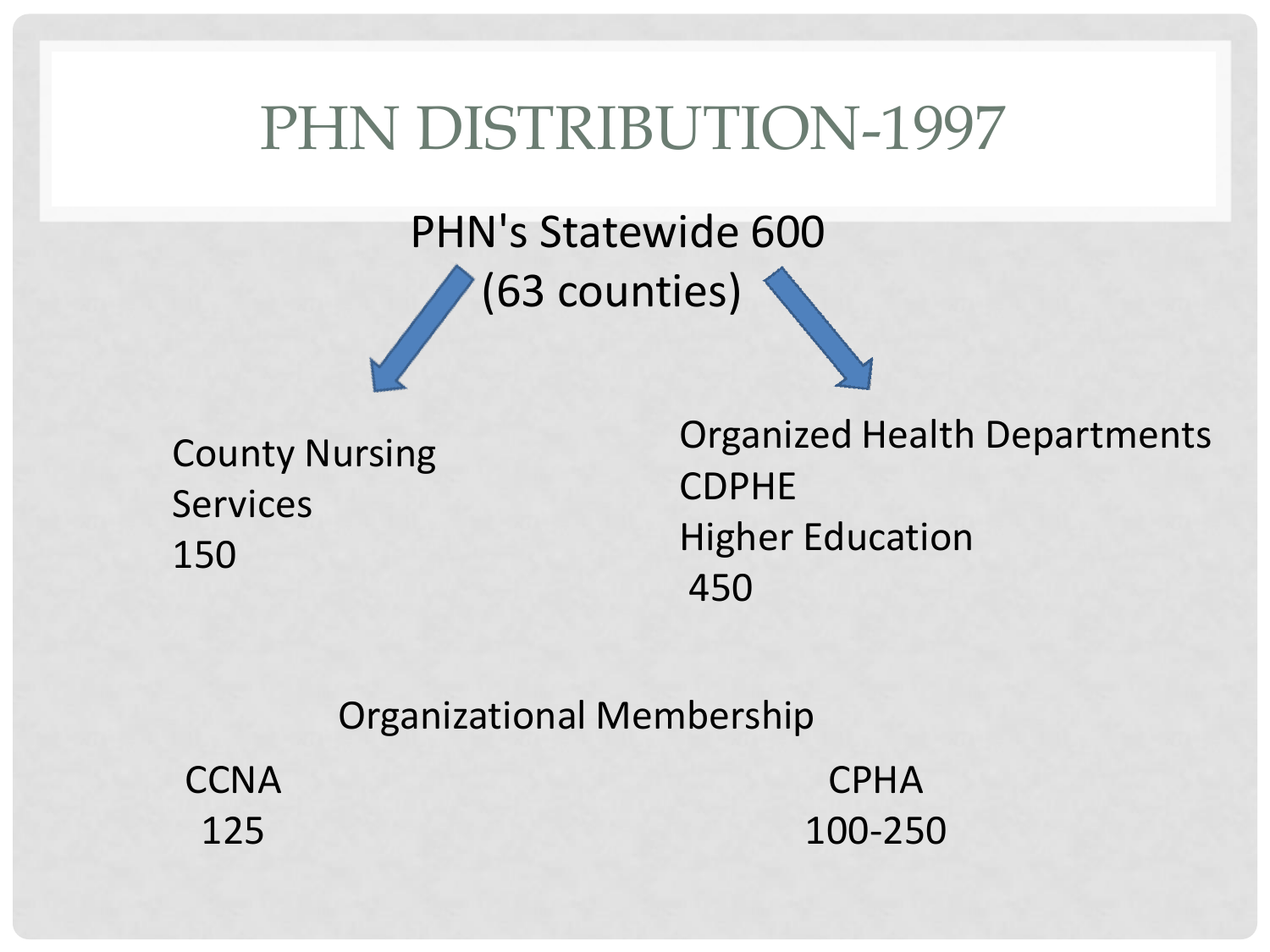# **SHALL WE CREATE A SINGLE, PUBLIC HEALTH NURSING ORGANIZATION FOR ALL PHNS IN COLORADO?**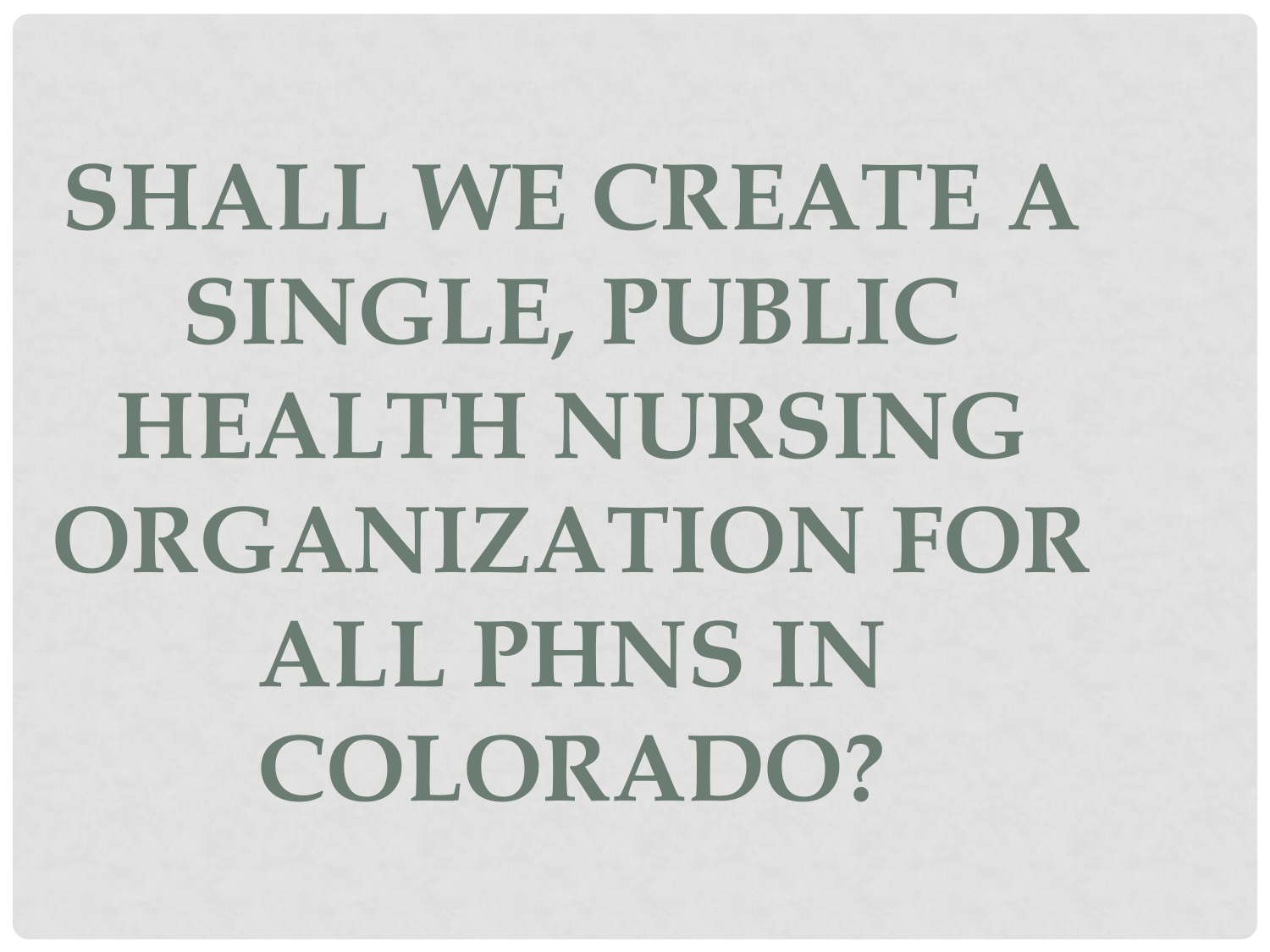### FROM THERE TO HERE AND FROM HERE TO WHERE

Early in 1997-CCNA discussed extending categories of membership

Summer, 1997-Survey to all PHNs

1998-A team of facilitators were formed to conduct focus groups throughout the State Summer 1998-Meetings conducted throughout the State with the goal to present feedback at the October 1998 CPHA conference to nurse attendees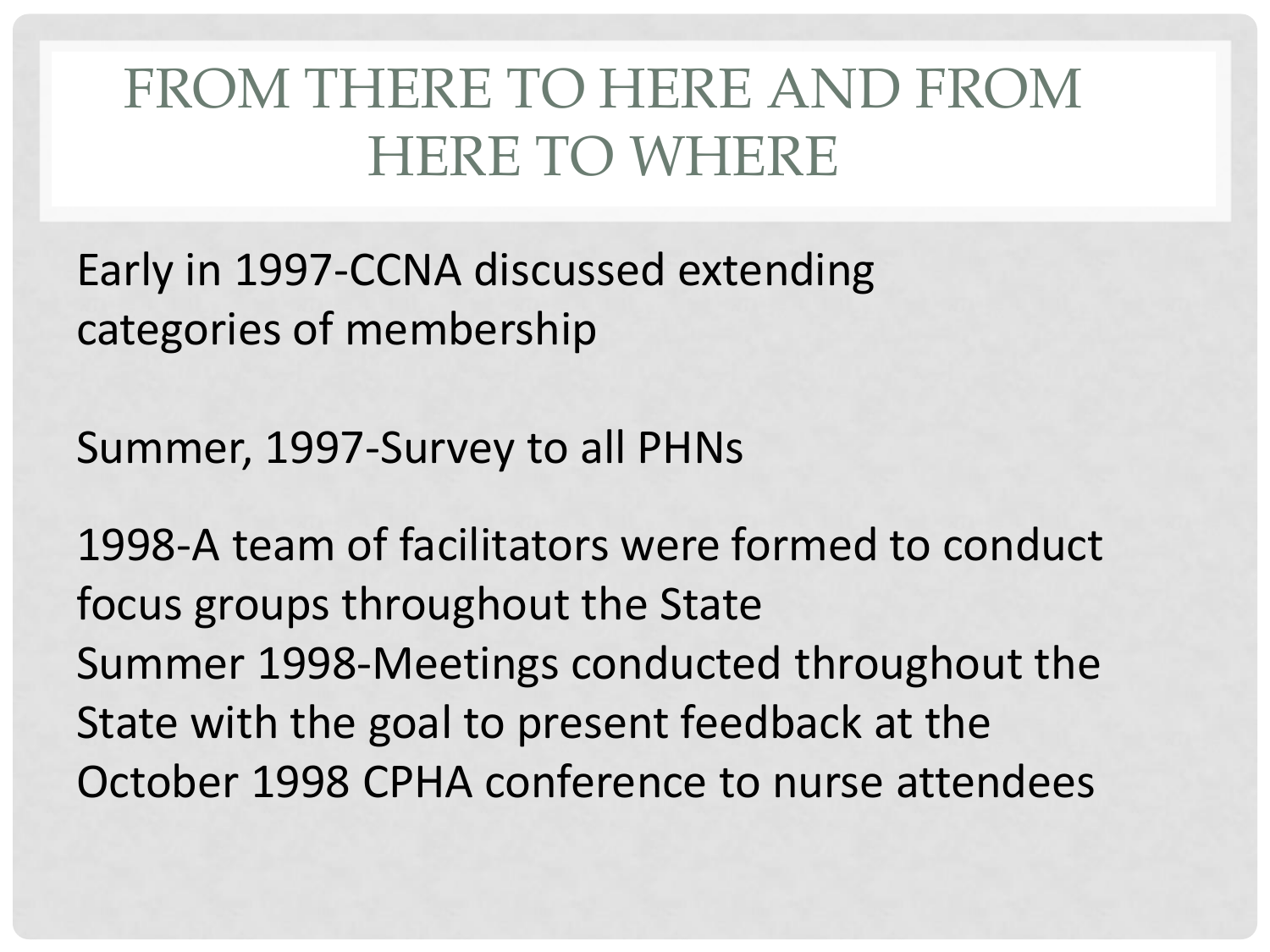# NEXT STEPS

- $\triangleright$  Develop a Speaker's Bureau to market the concept
- $\triangleright$  Presentations to organized health departments
- $\triangleright$  Survey ALL PHNs about the formation of a single organization
- $\triangleright$  Determine processes for dues
- $\triangleright$  Determine what services members would want
- $\triangleright$  Determine participation, Who should belong?
- $\triangleright$  What organizations should we be affiliated with?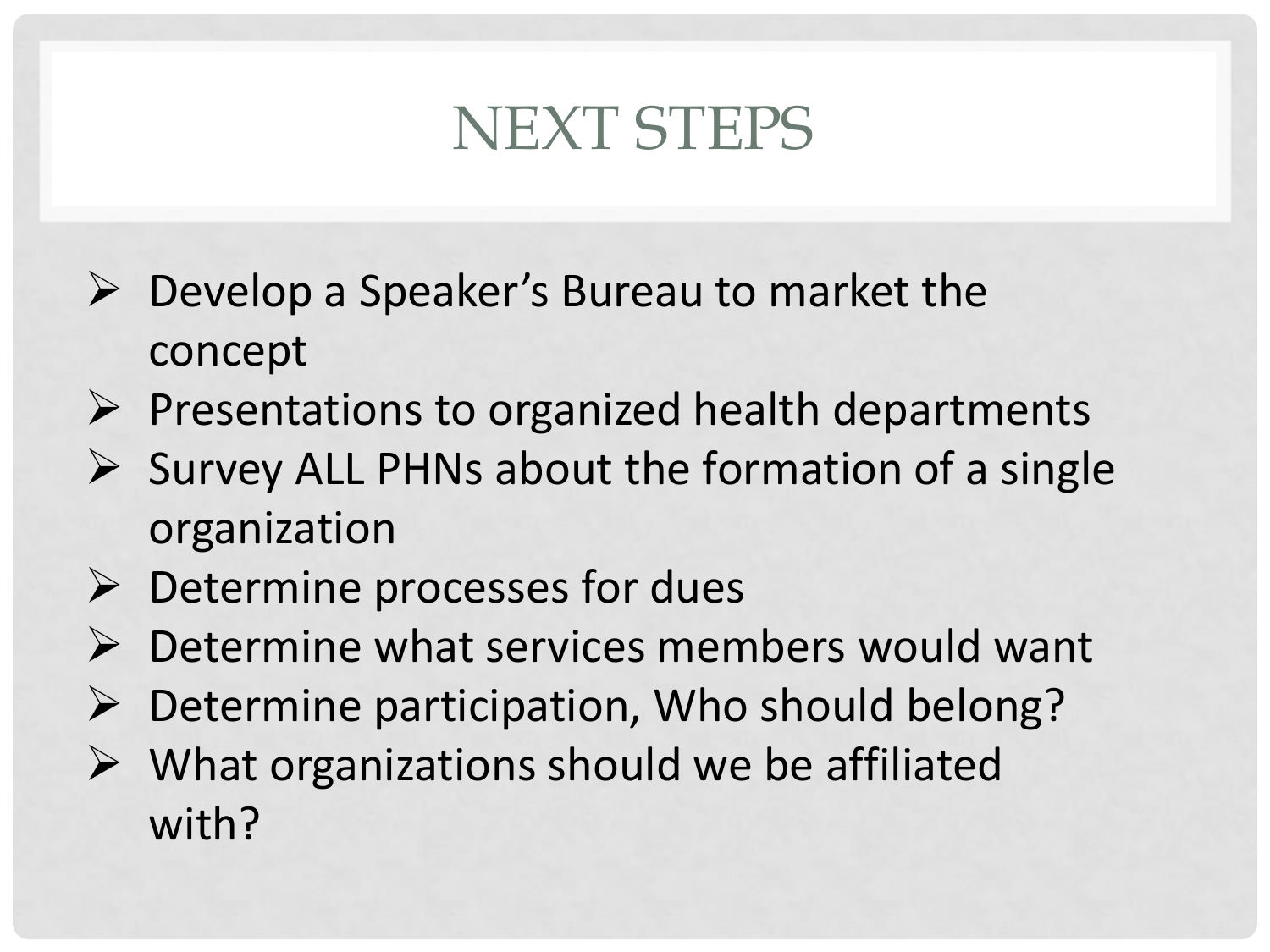#### *THE COMMITTEE OF FIVE*



Nancy Finnegan, Deb Crook, Joyce Thompson, Ellen Parri, and Angel Perez Taking the organization into the future

Four interim committees: Executive Membership Technology/data Celebration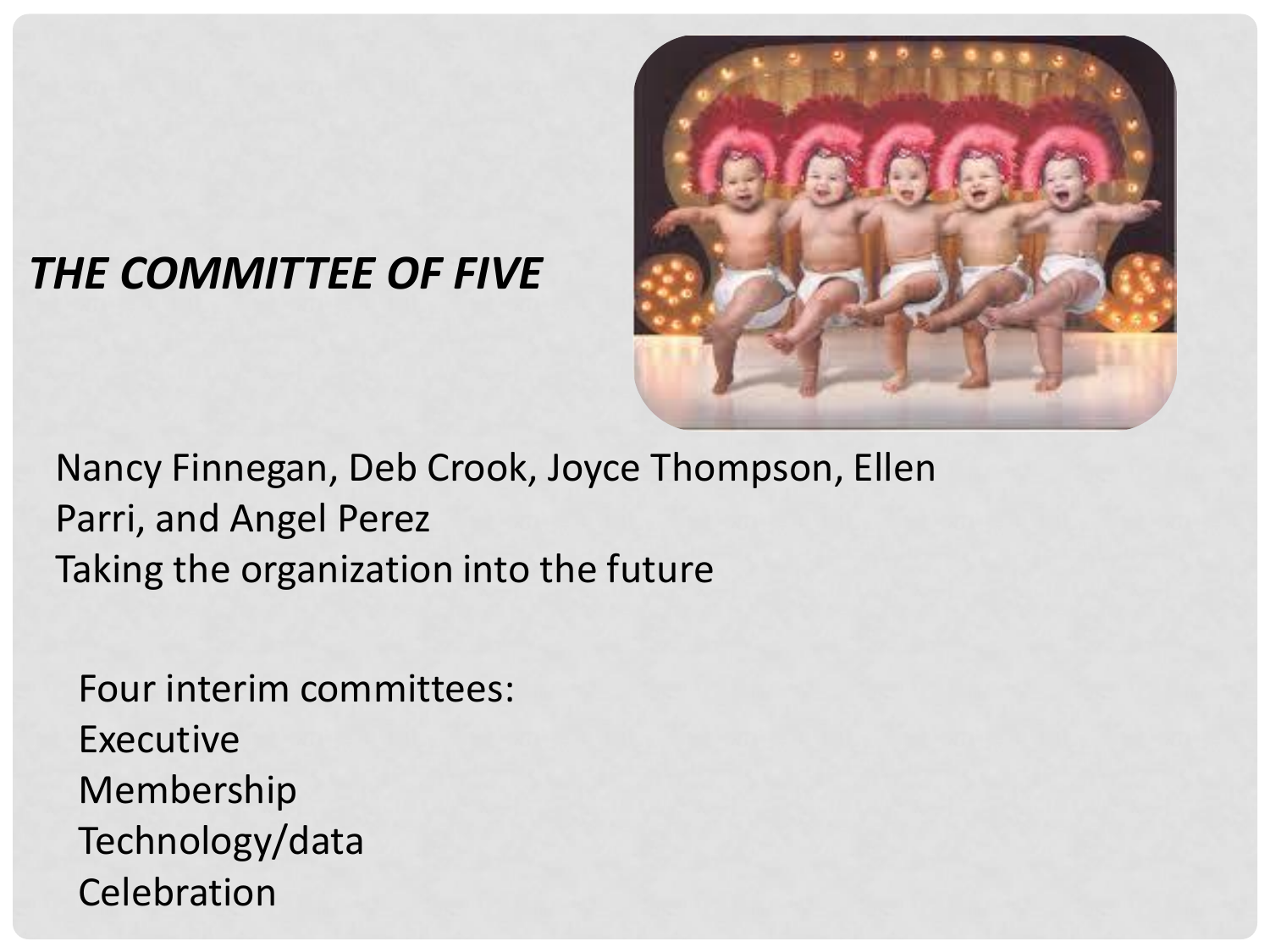# **LIFE GETS IN THE WAY**

Illnesses Births Hospitalizations Life stuff





C Can Stock Photo - csp8185901



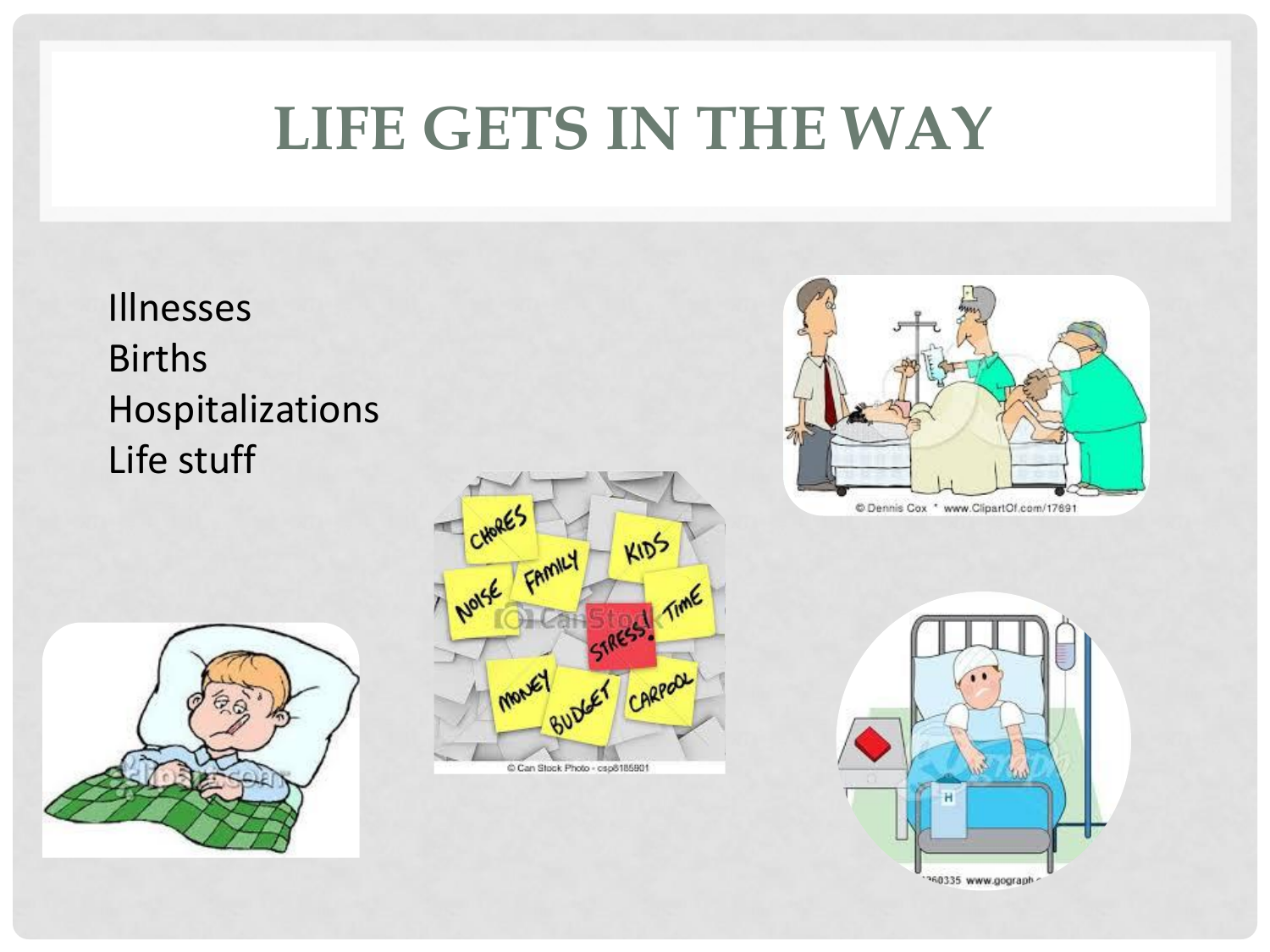# "YES"-A NEW ASSOCIATION

**March 2, 2000** meeting in Denver, the membership of CCNA unanimously voted to become the Public Health Nurses Association of Colorado, adopting by-laws, setting up committees, and planning executive meetings to implement the change.

President-Sarah Schipper, Eagle County President-elect-Jackie Brown, Prowers County Treasurer-Deb Crook, Summit County Secretary-Peg Mewes, Montrose County

> Page 3, PHNAC newsletter, Vo.1, Issue 1, April 2000